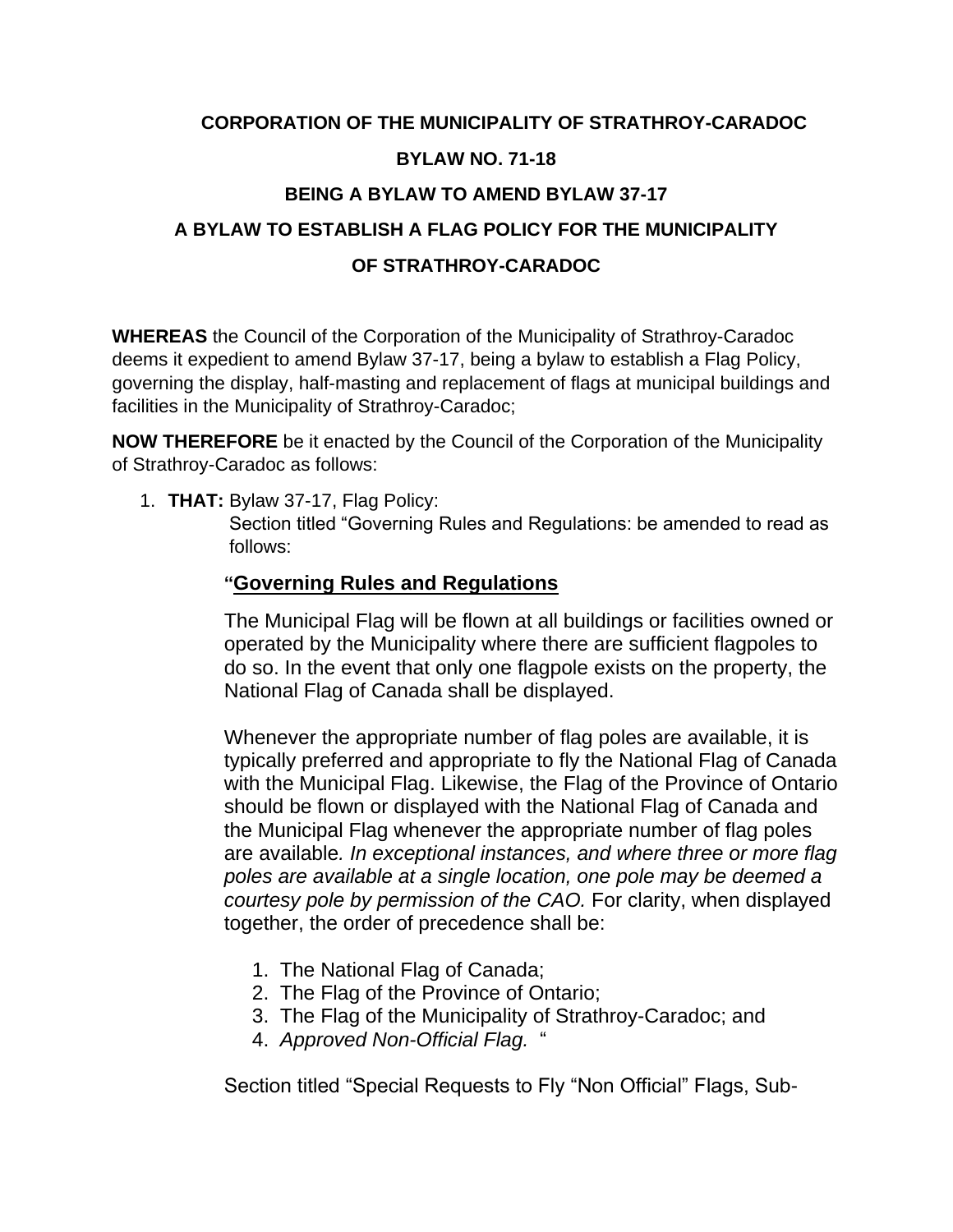Section 8, be amended to read as follows:

- 8. Non-official flags may be flown for a maximum of 48 hours. *This maximum may occasionally and temporarily be set aside in exceptional instances (as determined by the CAO), where three or more flag poles are available at a single location, and where one of those poles has been deemed a courtesy pole by the CAO. Other than this exception,* specific duration within the established time-frame is at the discretion of the CAO."
- 2. **THAT:** The Flag Policy, as amended, shall be part of this bylaw;
- 3. **THAT**: this bylaw shall come into full force and effect on its final passing in Open Council.

**Read a FIRST, SECOND and THIRD time and FINALLY PASSED IN OPEN COUNCIL this 17th day of September, 2018.**

**Mayor Clerk**

 $\text{Im}\,\Box$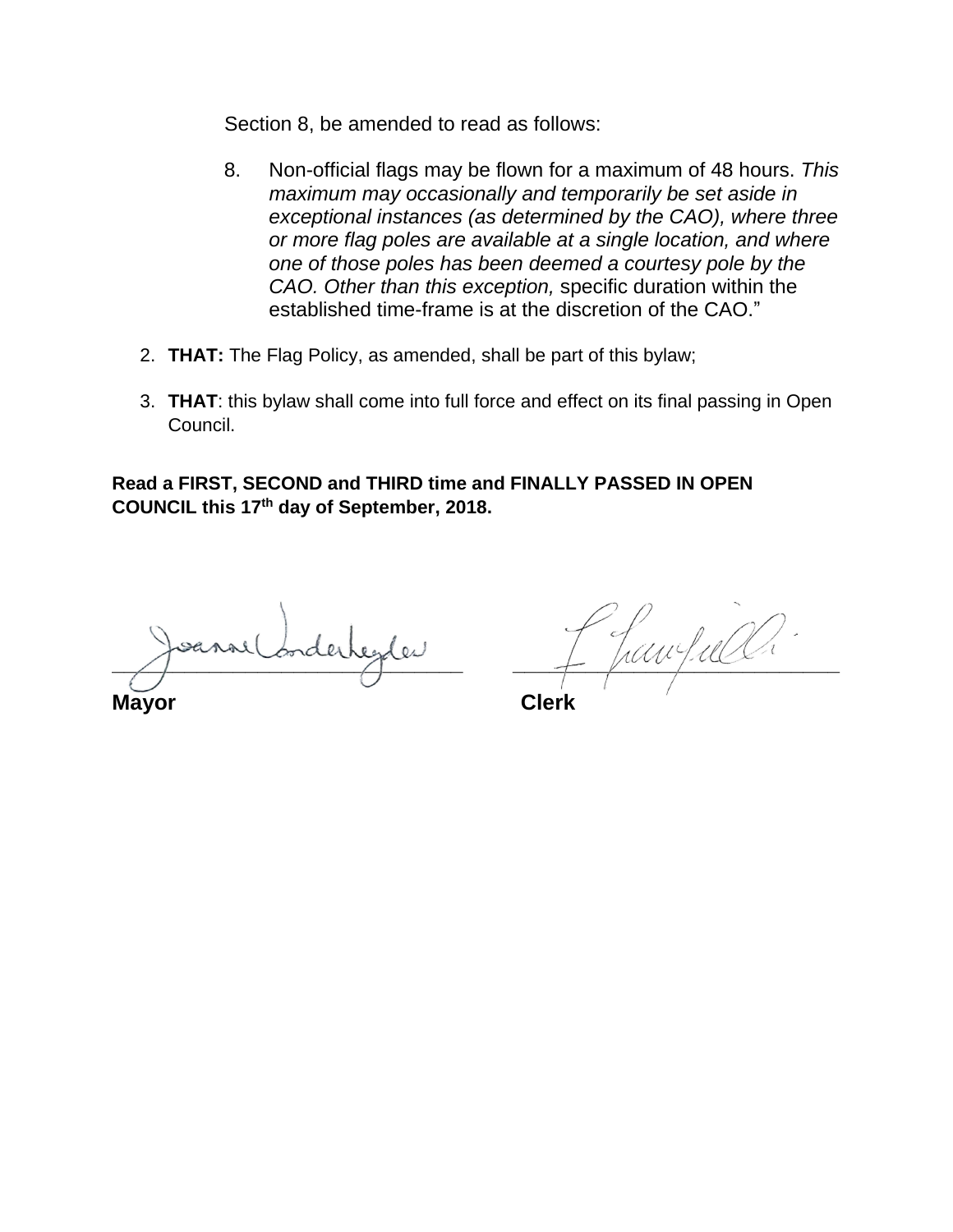#### **THE CORPORATION OF THE MUNICIPALITY OF STRATHROY-CARADOC**

#### **BYLAW NO. 37-17**

#### **A BYLAW TO ESTABLISH A FLAG POLICY FOR THE MUNICIPALITY OF STRATHROY-CARADOC**

**WHEREAS** the Municipal Act, S.O. 2001 provides that a municipality may pass bylaws to govern the services provided by the municipality;

**AND WHEREAS** the Council of the Municipality of Strathroy-Caradoc deems it expedient to establish a Flag Policy governing the display, half-masting and replacement of flags at municipal buildings and facilities;

#### **NOW THEREFORE BE IT ENACTED BY THE COUNCIL OF THE CORPORATION OF THE MUNICIPALITY OF STRATHROY-CARADOC AS FOLLOWS:**

- 1. **THAT:** the attached Flag Policy shall be part of this bylaw;
- 2. **THAT:** the attached Flag Policy shall be hereby adopted;
- 3. **THAT**: this bylaw shall come into full force and effect on its final passing in Open Council.

**Read a FIRST, SECOND and THIRD time and FINALLY PASSED IN OPEN COUNCIL this 19th day of June, 2017.**

borderheyder

Ungeli

Mayor **Clerk** 

\_\_\_\_\_\_\_\_\_\_\_\_\_\_\_\_\_\_\_\_\_\_\_\_\_\_\_\_ \_\_\_\_\_\_\_\_\_\_\_\_\_\_\_\_\_\_\_\_\_\_\_\_\_\_\_\_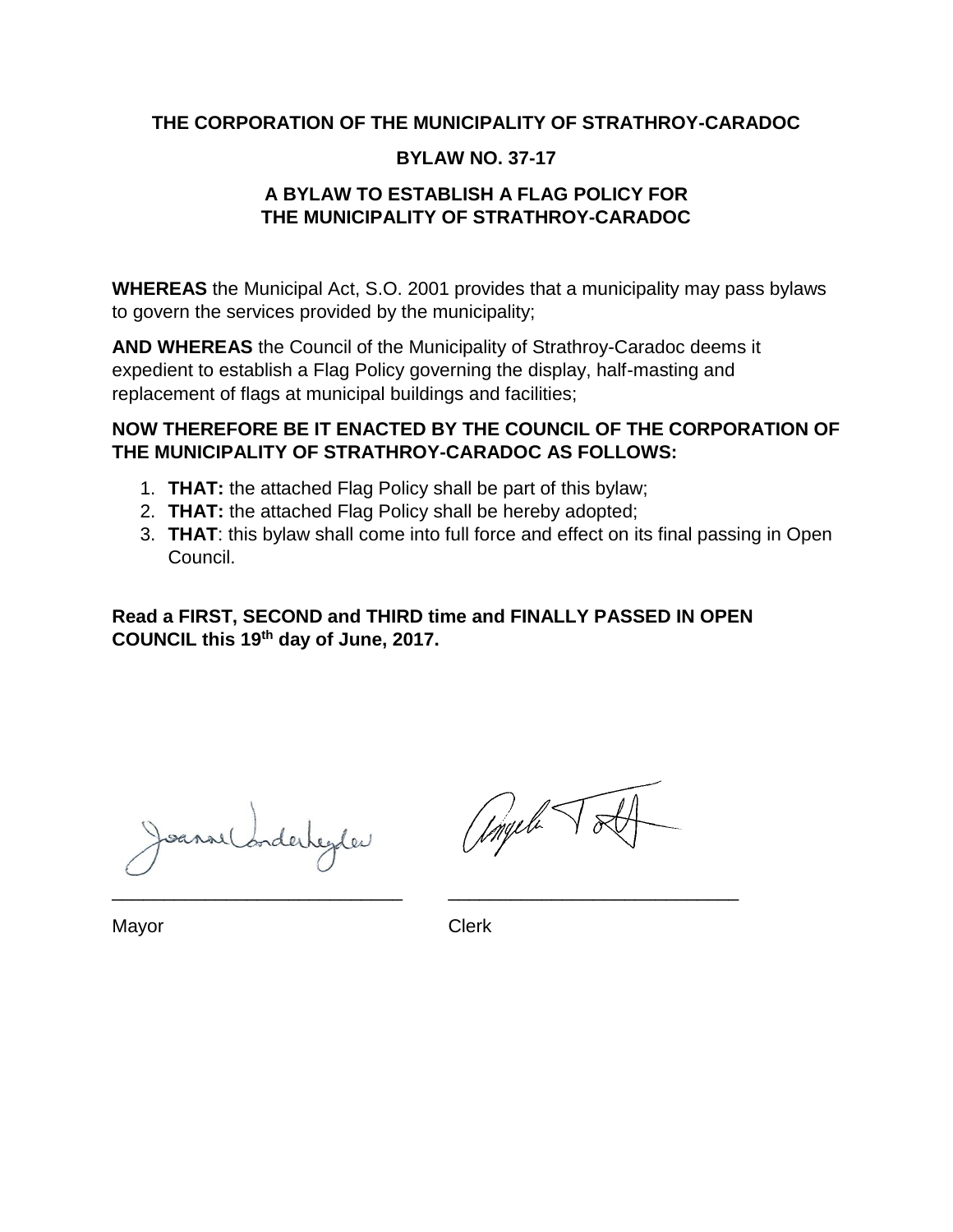

# STRATHROY-CARADOC **URBAN OPPORTUNITY - RURAL HOSPITALITY**



# **Flag Policy**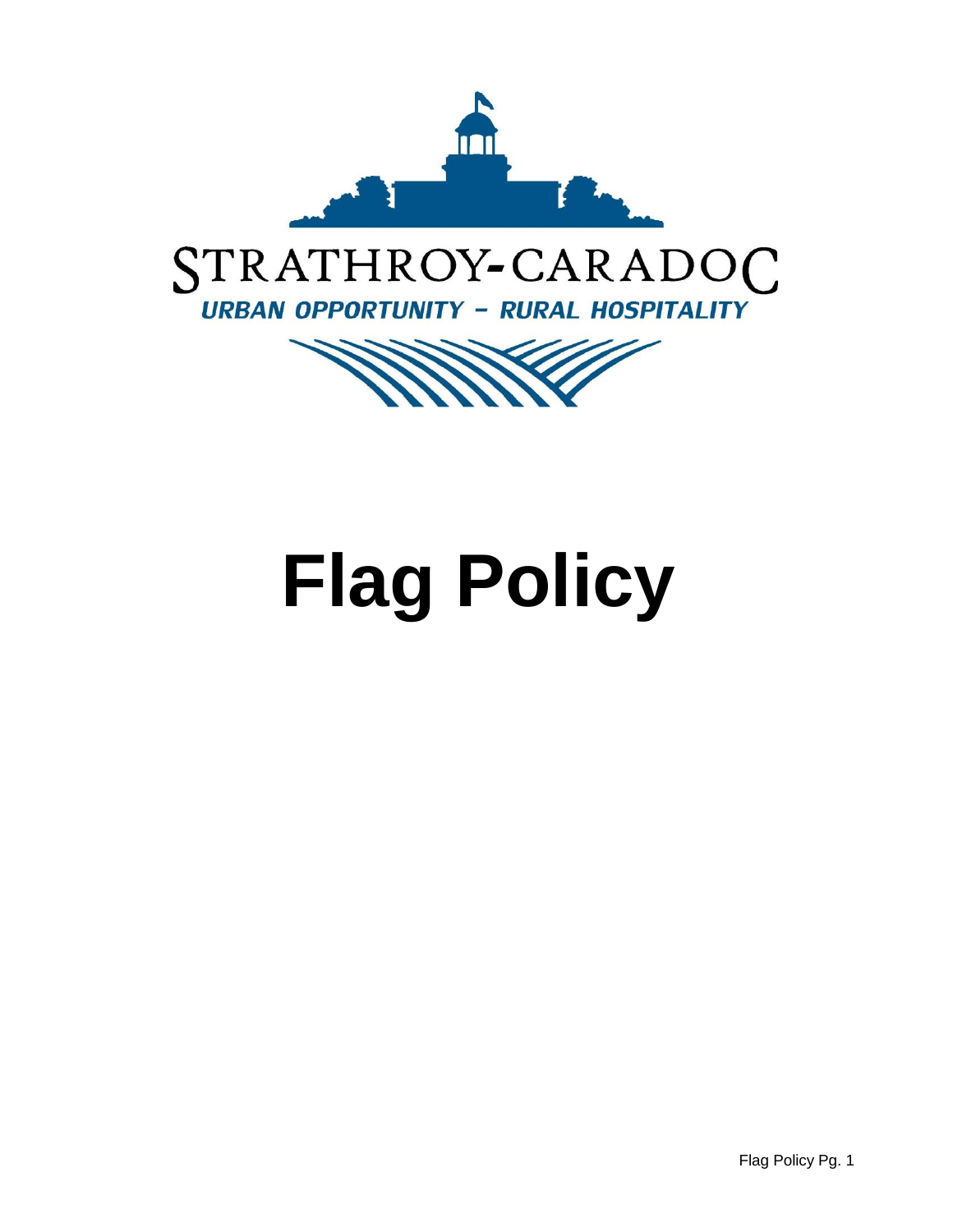#### **Goal Statement**

To establish guidelines for the display of flags at municipal facilities and events.

#### **Objective**

To provide a uniform and harmonized protocol for the raising, displaying and halfmasting of flags at all properties and facilities owned and operated by the Municipality of Strathroy-Caradoc and at events conducted by the Municipality at other locations.

#### **Application**

This policy applies to all properties and facilities owned and operated by the Municipality of Strathroy-Caradoc, as well as the locations of all municipally-run events, except those that take place where the policies of another government body would take precedence.

In cases of conflict or confusion, the Chief Administrative Officer (CAO) and/or Council of the Municipality of Strathroy-Caradoc shall be empowered to make any and all necessary alterations or clarifications needed to ensure the equitable and effective application of this policy.

#### **Responsibility**

The CAO or, during times of the CAO's absence, the Director of Corporate Services, will be authorized, in accordance with this policy, to order the raising or lowering of flags at properties and facilities owned and operated by the Municipality of Strathroy-Caradoc. This authorization will be communicated to the Municipality of Strathroy-Caradoc's Senior Management Team for their implementation.

#### **Governing Rules and Regulations**

The Municipal Flag will be flown at all buildings or facilities owned or operated by the Municipality where there are sufficient flagpoles to do so. In the event that only one flagpole exists on the property, the National Flag of Canada shall be displayed.

Whenever the appropriate number of flag poles are available, it is typically preferred and appropriate to fly the National Flag of Canada with the Municipal Flag. Likewise, the Flag of the Province of Ontario should be flown or displayed with the National Flag of Canada and the Municipal Flag whenever the appropriate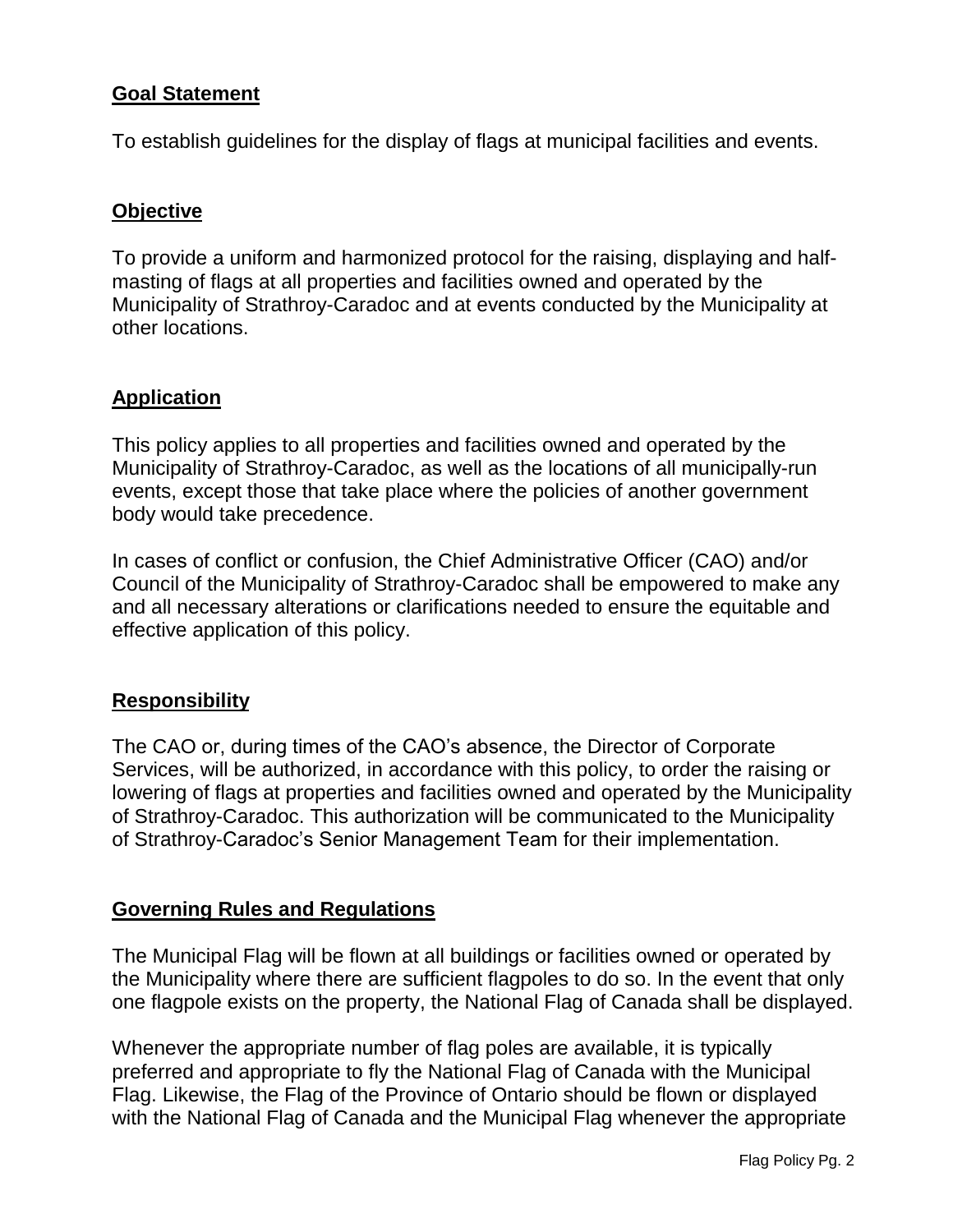number of flag poles are available. For clarity, when displayed together, the order of precedence shall be:

- 1. The National Flag of Canada;
- 2. The Flag of the Province of Ontario; and
- 3. The Flag of the Municipality of Strathroy-Caradoc.

For clarity, Town Hall shall always fly the National Flag of Canada atop the bell tower. That pole shall be excluded from the "count" of flag poles at that specific facility for the purposes of the Municipal Flag Policy.

The Municipal Flag may be displayed indoors, within the Council Chambers, the Mayor's Office and at functions where such flags are appropriate and required.

The National, Provincial and Municipal Flag should be flown or displayed properly and treated with dignity and respect at all times.

The Municipal Flag shall not be used for commercial purposes by any organization unless specifically authorized by the Council of the Municipality of Strathroy-Caradoc.

The Municipality reserves the right to refuse, deny or restrict the use of the Municipal Flag with respect to where or how it will be flown or displayed.

#### **Protocol**

All flags will be flown and displayed in accordance to the manner outlined by the Department of Canadian Heritage on their website, [www.pch.gc.ca.](http://www.pch.gc.ca/)

Where the Municipal Flag is flown or displayed with the Canadian Flag, the Canadian Flag will take the place of honour, which is to the left of the observer of the flags. The Municipal Flag should be placed on the right of the observer of the flags.

Where the Municipal Flag is flown or displayed with the Canadian Flag and Province of Ontario Flag, the Canadian Flag will occupy the centre position to the observer of the flag, the Province of Ontario Flag to the left and the Municipal Flag to the right.

When using flags with a speaker's podium, the flags may either be positioned directly behind, or to the left of the podium from the observer's view of the speaker. Furthermore, flags shall be positioned in accordance to the manner outlined by the Department of Canadian Heritage as outlined in accordance with this policy.

When hung indoors without a flagpole, flags must be hung horizontally or vertically.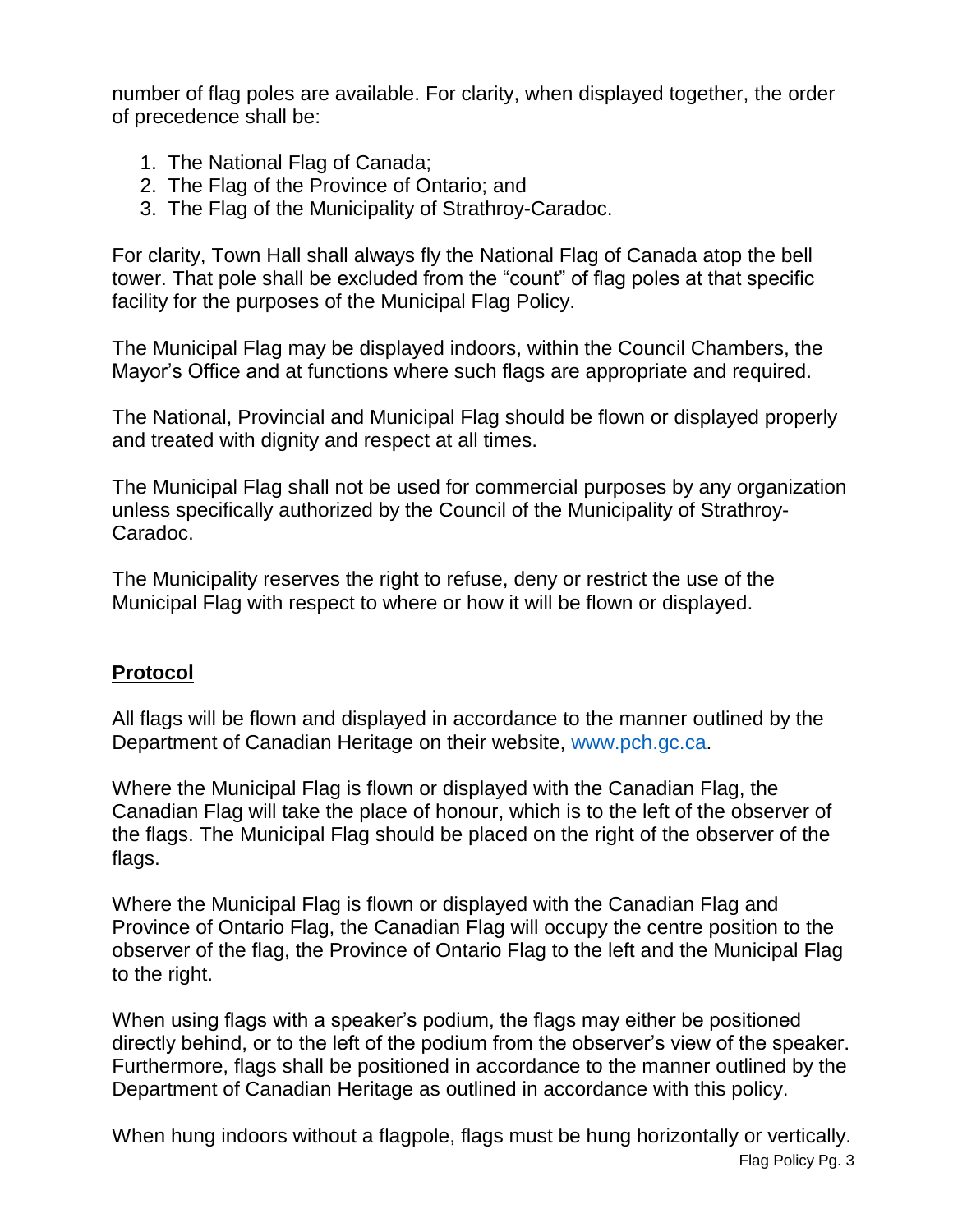In the event that multiple flags are flown together, the flags should be identical in size and flown from separate flagpoles, which must also be the same height.

When multiple flags are to be raised and lowered, and where it is not possible to perform this task at the same time, the flags will be raised and lowered in accordance to rank, with the Canadian Flag first, followed by the Province of Ontario Flag, followed by the Municipal Flag.

Flags showing signs of wear will not be flown or displayed and will be destroyed and disposed of in a dignified manner and replaced as soon as possible.

#### **Flag Policy**

Where an official government representative of a Canadian province is visiting the municipality on an official visit, that particular provincial flag may be flown at any or all municipal buildings and facilities where it is appropriate and feasible to do so.

Where an official representative of a country recognized by Canada, is visiting the municipality on an official visit, that country's flag may be flown at any or all municipal buildings and facilities where it is appropriate and feasible to do so.

Where an official delegation is visiting the municipality from a recognized twin city, that city's flag may be flown at any or all municipal buildings and facilities where it is appropriate and feasible to do so.

The Municipality of Strathroy-Caradoc reserves the right to temporarily fly flags to commemorate any event or occasion it deems substantial and/or of historic consequence. For example, Canada's sesquicentennial, a visit by the Sovereign, or the hosting of a national or international summit. In instances of this nature, the rules herein shall apply as though the selected flag was specifically named in this policy.

#### **Half-Masting**

The flying of flags at half-mast represents a period of official mourning or commemoration. Flag poles that are not equipped with the hardware required for half-masting are excluded from the half-masting provisions of this policy.

To honour the deceased, unless circumstances dictate otherwise, flags will be flown at half-mast from the time of death notification until sunset on the day of the memorial service.

Flag Policy Pg. 4 Flags flown at municipally owned and operated buildings and facilities shall be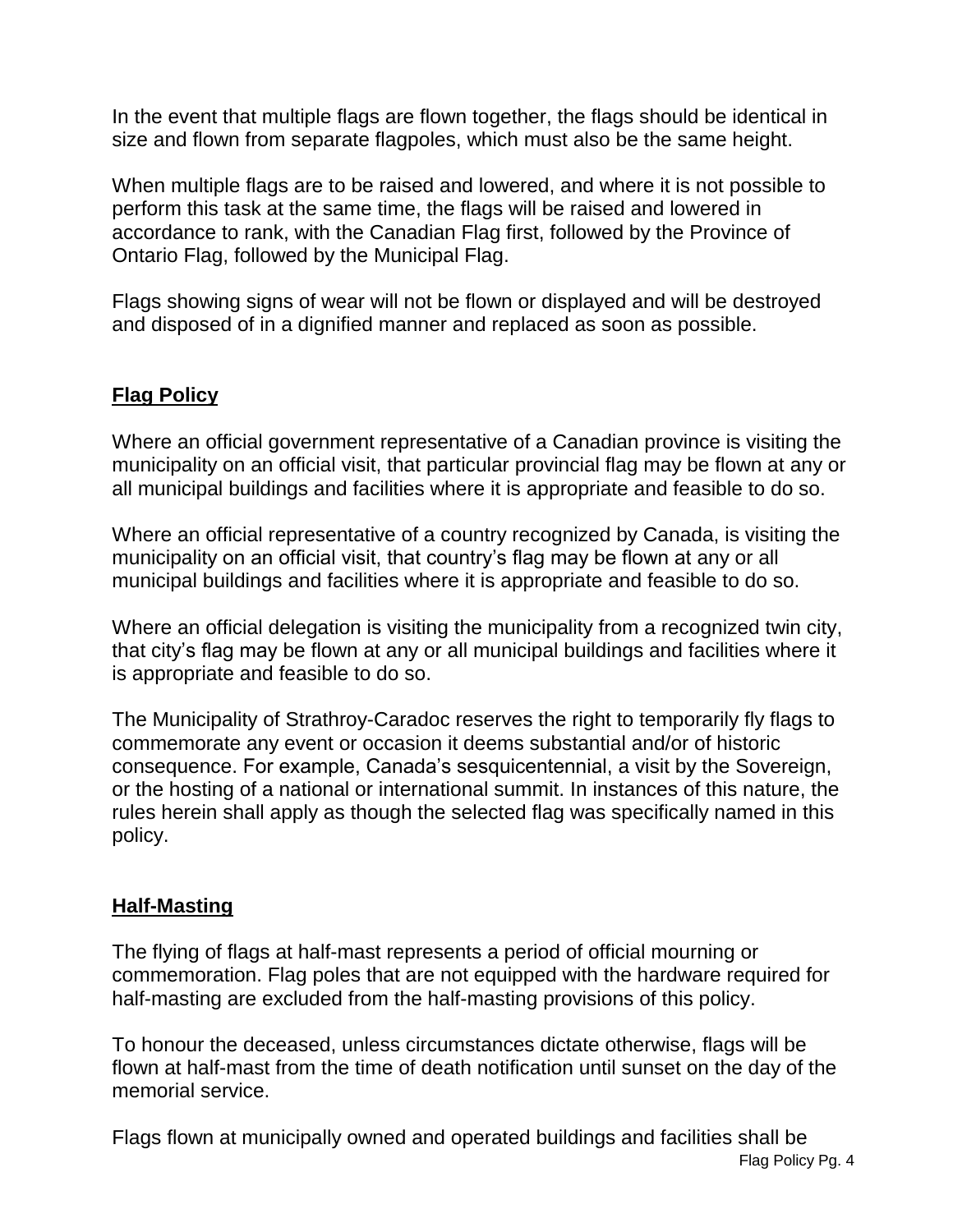lowered to a half-mast position, where it is appropriate and feasible to do so, as a sign of mourning upon the death of the following persons:

- 1. The Sovereign;
- 2. The Governor General of Canada or Lieutenant Governor of Ontario;
- 3. A past or present Canadian Prime Minister;
- 4. A past or present MP or MPP for a riding within the municipality;
- 5. A past or present Mayor (including pre-amalgamation mayors) or a current Strathroy-Caradoc municipal councillor;
- 6. Present day employees of the Municipality of Strathroy-Caradoc (including the Strathroy-Caradoc Fire Department);
- 7. An individual whose death occurs while functioning as a municipal volunteer or agent;
- 8. As directed by Proclamation from the Governor General of Canada or Lieutenant Governor of Ontario; and
- 9. In instances of extraordinary significance as directed by Council or the CAO.

When lowering to half-mast, the flag should be raised fully to the top of the flagpole, then lowered immediately to the half-mast position.

In the event of multiple flags being flown together, all will be flown at half-mast.

The half-mast position will depend on the height of the flagpole itself; however, the flag should be lowered to the approximated centre position of the flagstaff not to be confused as a flag that has accidentally fallen.

In the event of the death of military personnel, with any branch of the Canadian Armed Forces while deployed on duty and with a direct relationship to the Municipality of Strathroy-Caradoc, the flags flown at Town Hall and at facilities within the fallen soldier's home community will be lowered to half-mast.

When appropriate, following the half-masting procedure, a flag from Town Hall may be presented to a suitable representative or heir of the deceased in commemoration of their contributions to the community.

#### **Remembrance Day**

Flags flown at municipally owned and operated buildings and facilities shall be lowered to a half-mast position for November 11<sup>th</sup> of each year.

All flags located at a Cenotaph shall, on Remembrance Day, fall under the jurisdiction of the authority conducting remembrance ceremonies.